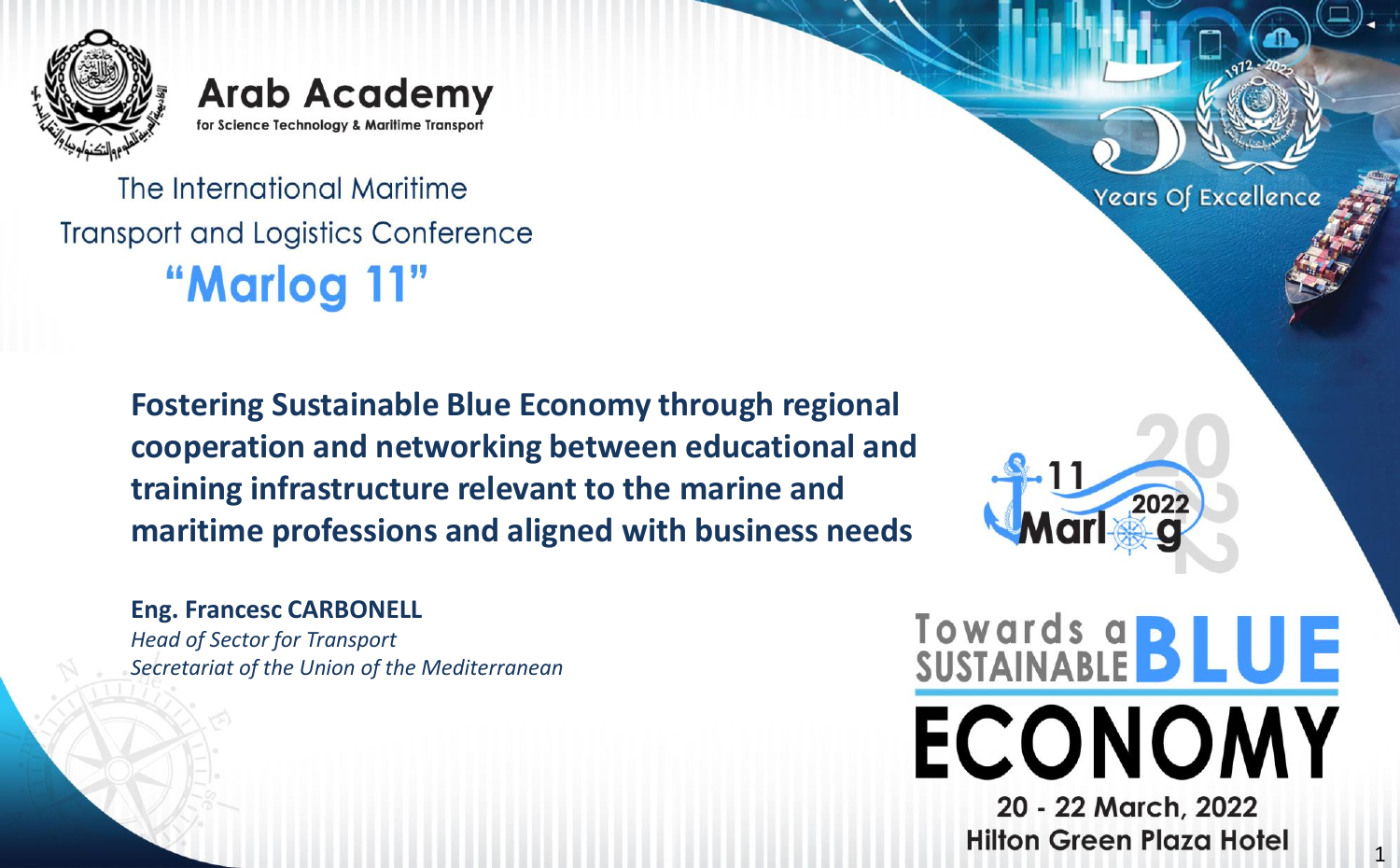**Maritime education and training in the Mediterranean: a very complex and fragmented landscape (1 of 3)**

- **Variety of maritime economic sectors** involved:
- **Geographic diversity** and **big distances** across this large-scale sea basin
- **Difference**s between **EU and non-EU countries**
- The coverage of both **higher education** and **vocational education** systems
- **E** The **number and diversity of institutions** involved
- **The national specificity of educational systems, including the differences between public and private** sector involvement.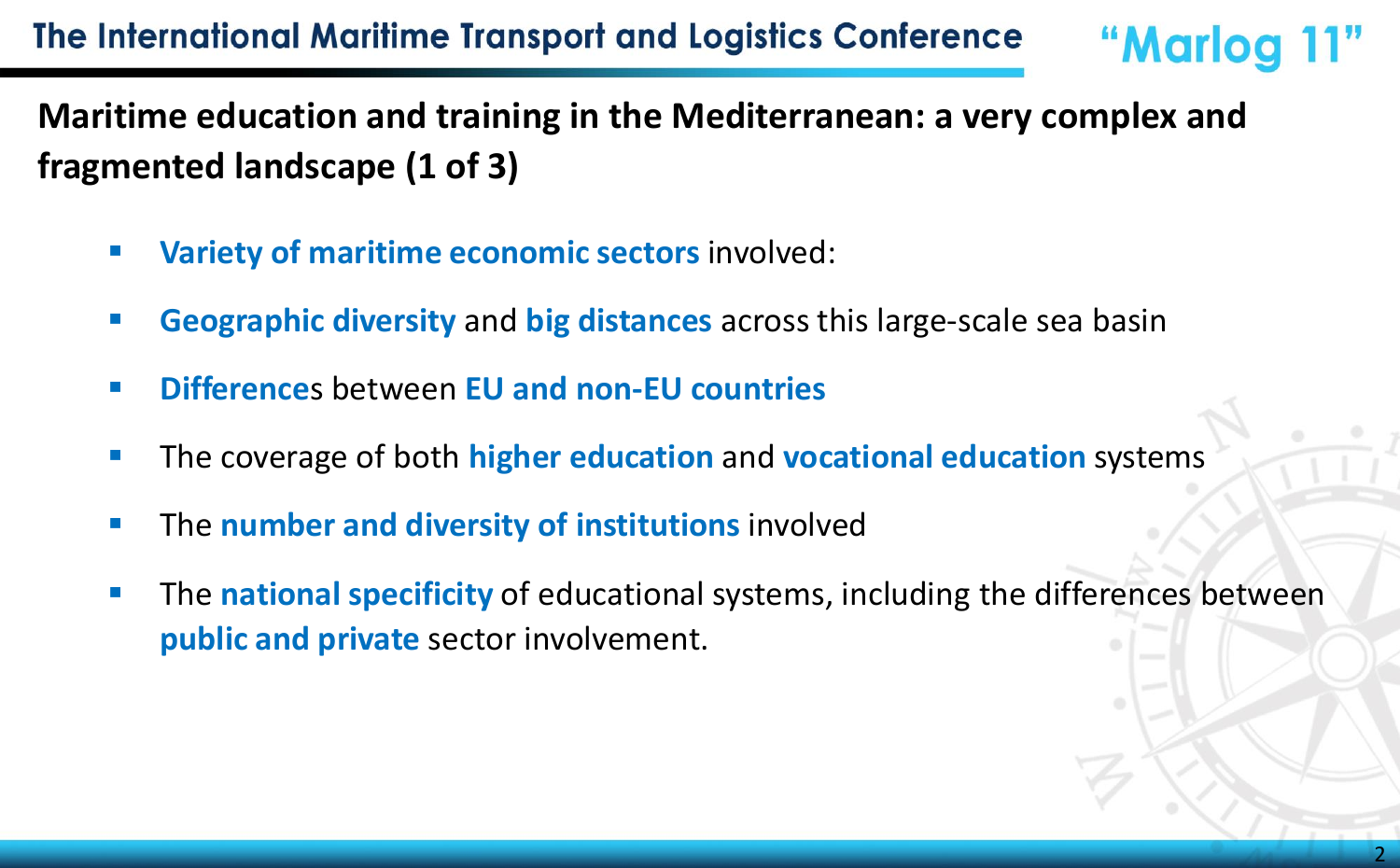## **Maritime education and training in the Mediterranean: a very complex and fragmented landscape (2 of 3)**

- Existing **curricula** offered in the Mediterranean sea basin are rather **traditional and conventional.**
- **Commercial initiatives** to close existing gaps.

Such opportunities are helping to respond to the needs of the maritime economy (e.g. shipping).

*However, they do not help with:*

- building a modern maritime education and training offer in the region
- developing skills in smaller but upcoming blue sectors.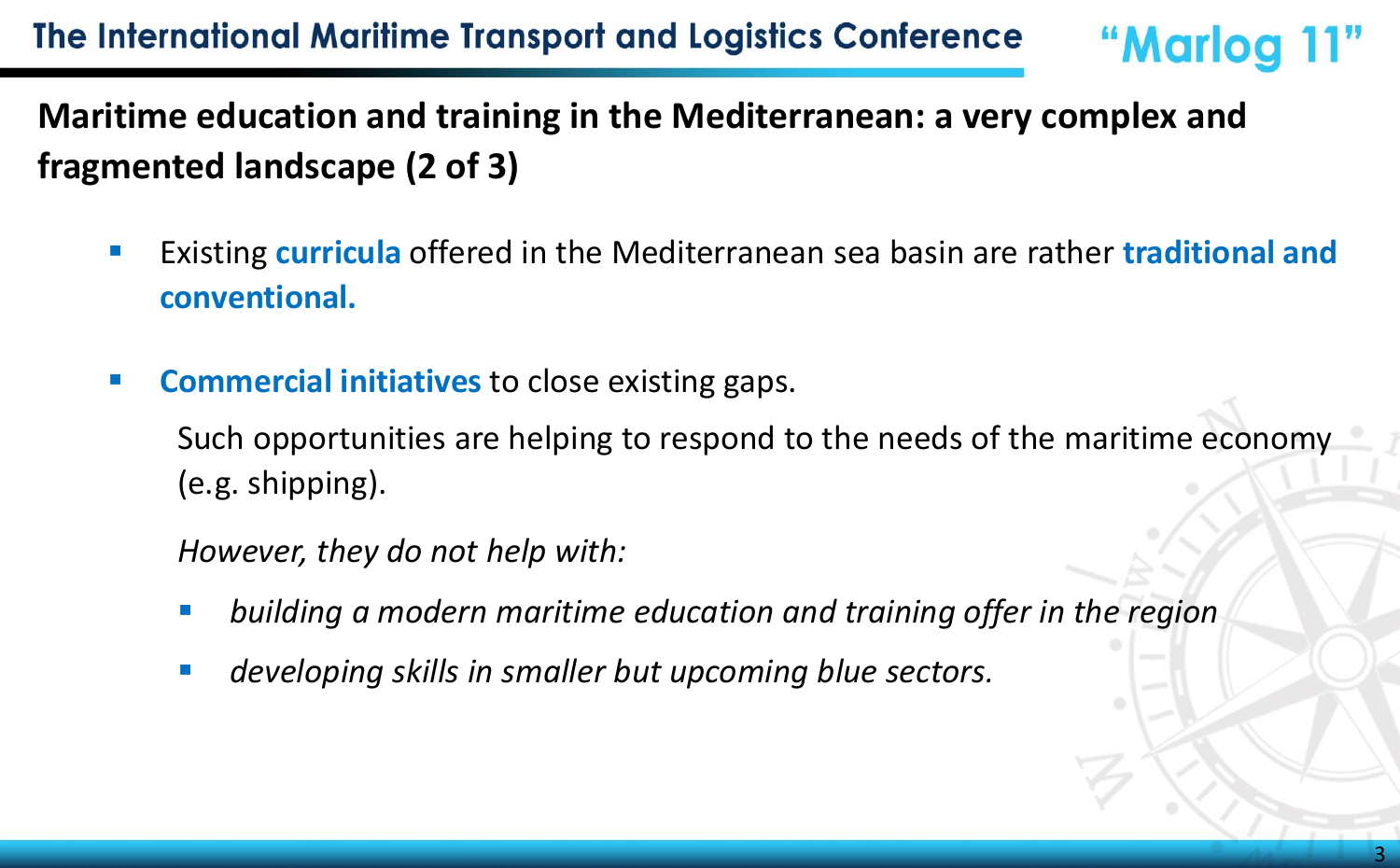# **Maritime education and training in the Mediterranean: a very complex and fragmented landscape (3 of 3)**

A landscape consisting of both project-based as well as structural initiatives

- **EXTE:** In 2016, **fourteen networks** operating in the Mediterranean in the field of maritime education and training were identified.
- Several were **project-based.**
- Many of the project-based initiatives depended largely on **EU funding mechanisms** (challenges with regard to **sustainability**).
- Some more **structural bodies**

*However, not specifically geared towards the broader maritime education and training offer in the Mediterranean.*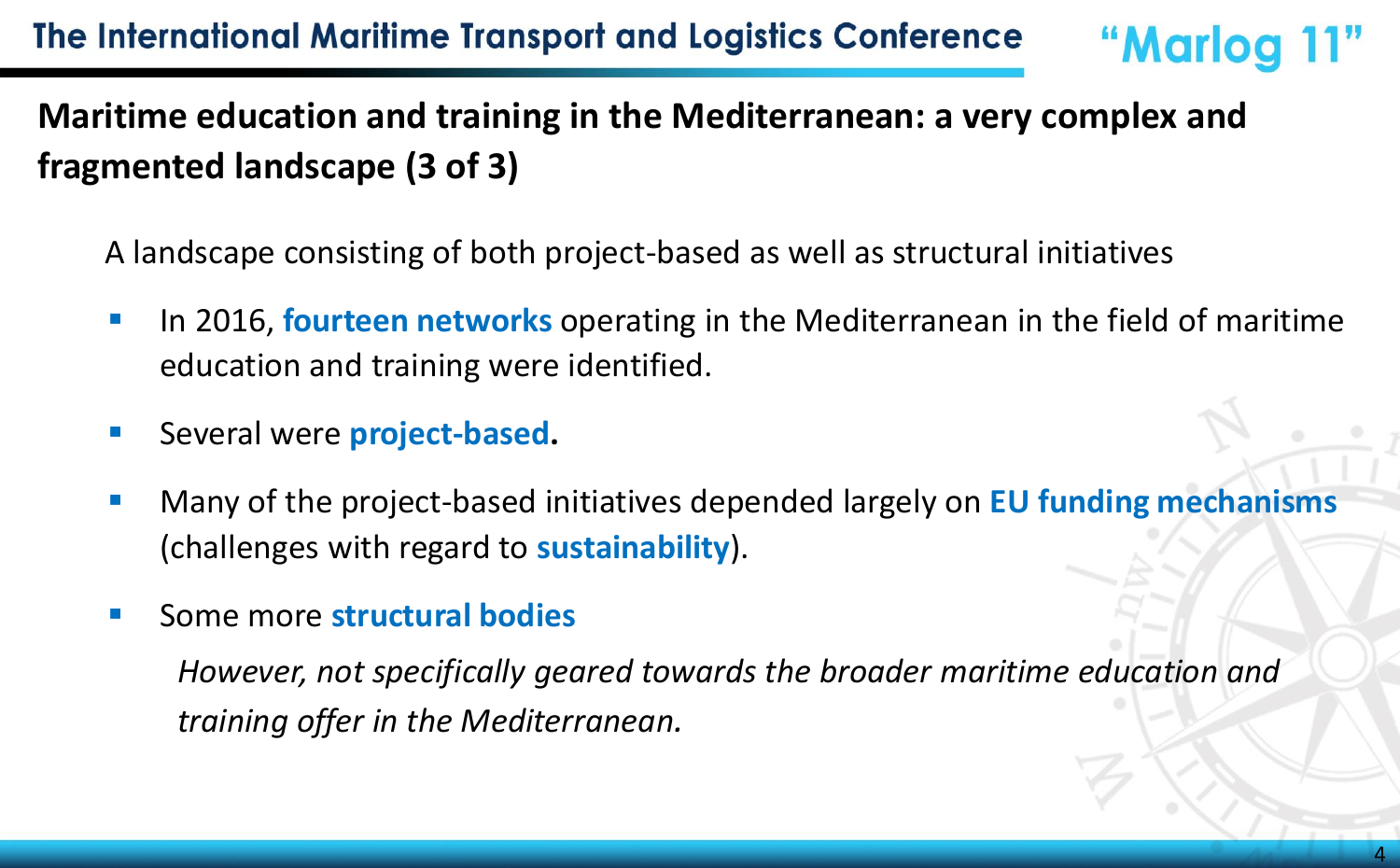## **Challenges and opportunities for regional cooperation and networking between educational and training infrastructure (1 of 4)**

▪ Existing **international networks** are mainly active at the **higher** end of **education,**  with **VET hardly being present** despite **most of the training offer concerns VET**.

*Their prime focus for cooperation of higher education institutes (universities) lies more in research than on education: offering training courses is not their key focus.*

*This inhibits transfer of knowledge and innovation to enterprises.* 

*Possible reasons for this are:*

*Skills and qualification recognition is more advanced in the higher education.* 

- **In the Mediterranean sea basin there are a number of training institutions providing** training as part of **global training initiatives** (**international standards**).
- **Private institutions** are often better capable to cooperate with enterprises.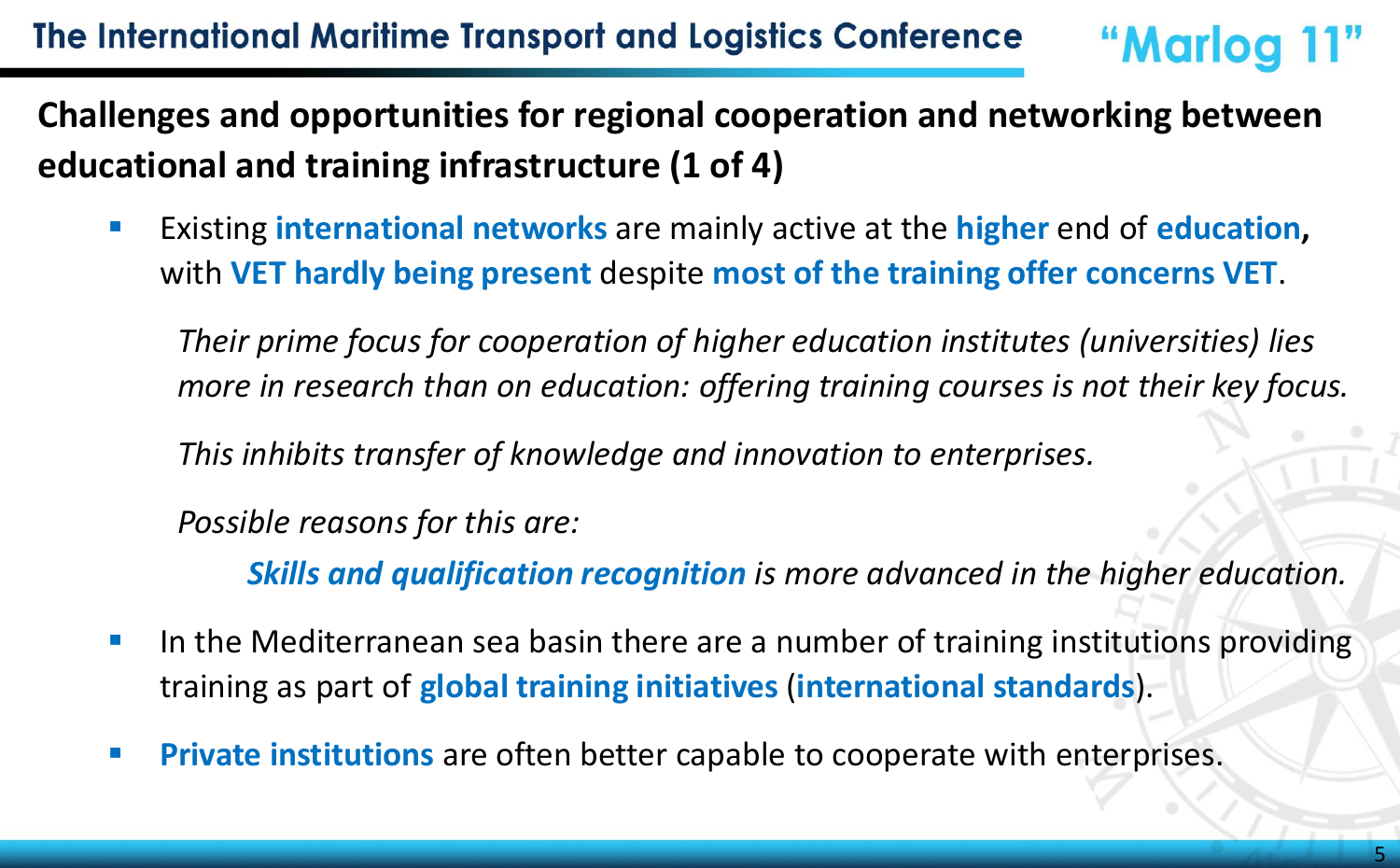**Challenges and opportunities for regional cooperation and networking between educational and training infrastructure (2 of 4)**

- Maritime education and training involves **high capital costs** (teaching materials, training simulators, laboratories, vessels, etc.)
- The **financing structure** for the sector is **vulnerable**.
- **Longer term investments needed**
- **Cooperation** offers **economies of scale**, **sharing and pooling of resources**.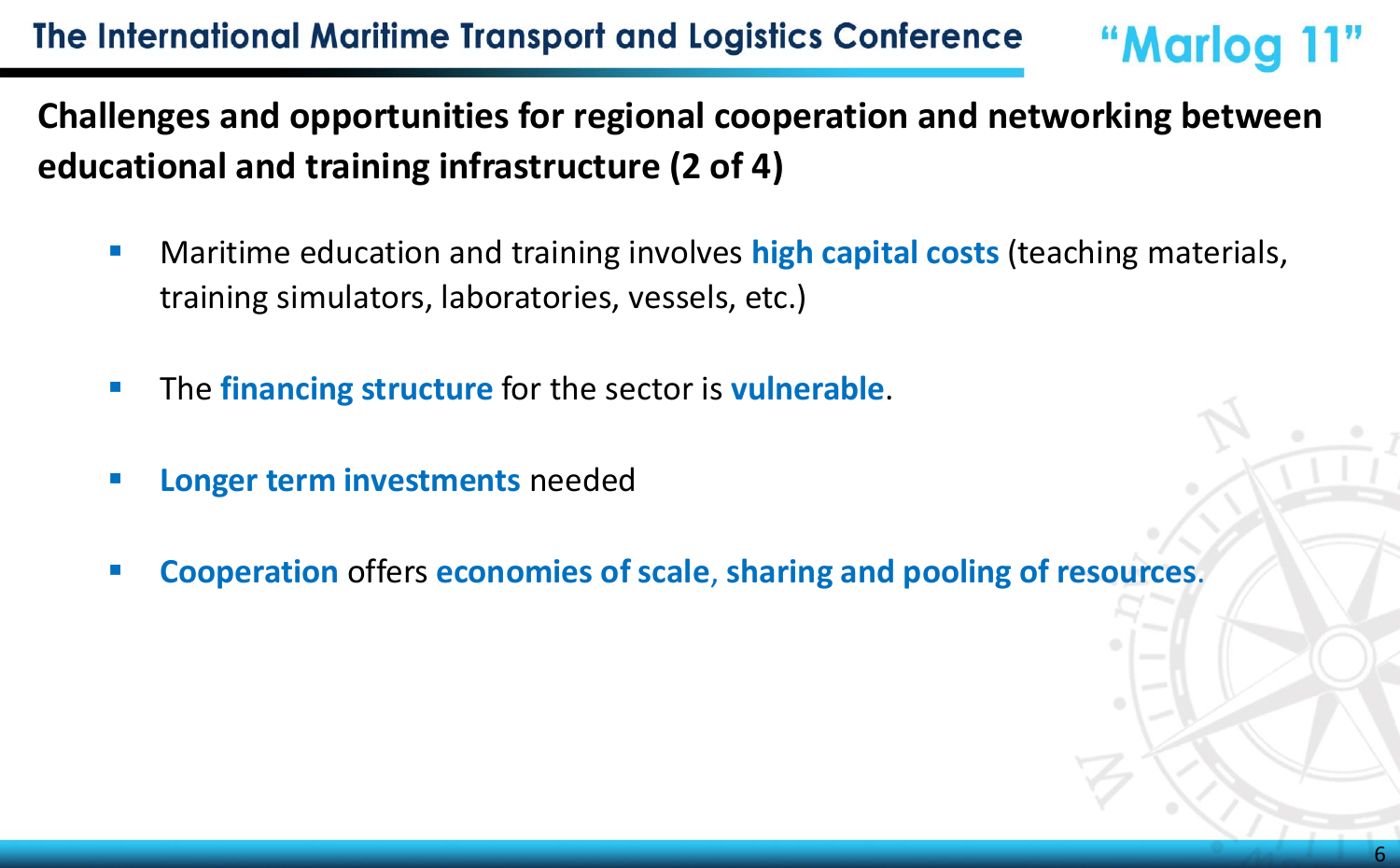**Challenges and opportunities for regional cooperation and networking between educational and training infrastructure (3 of 4)**

*…a range of barriers of a structural and/or practical nature:* 

- Variation in the **national characteristics** of maritime education and training, including its **public or private** nature
- **Mutual recognition of qualifications**
- **<u><b>E** Insufficient capitalisation on past experiences</u>
- **Financial barriers**

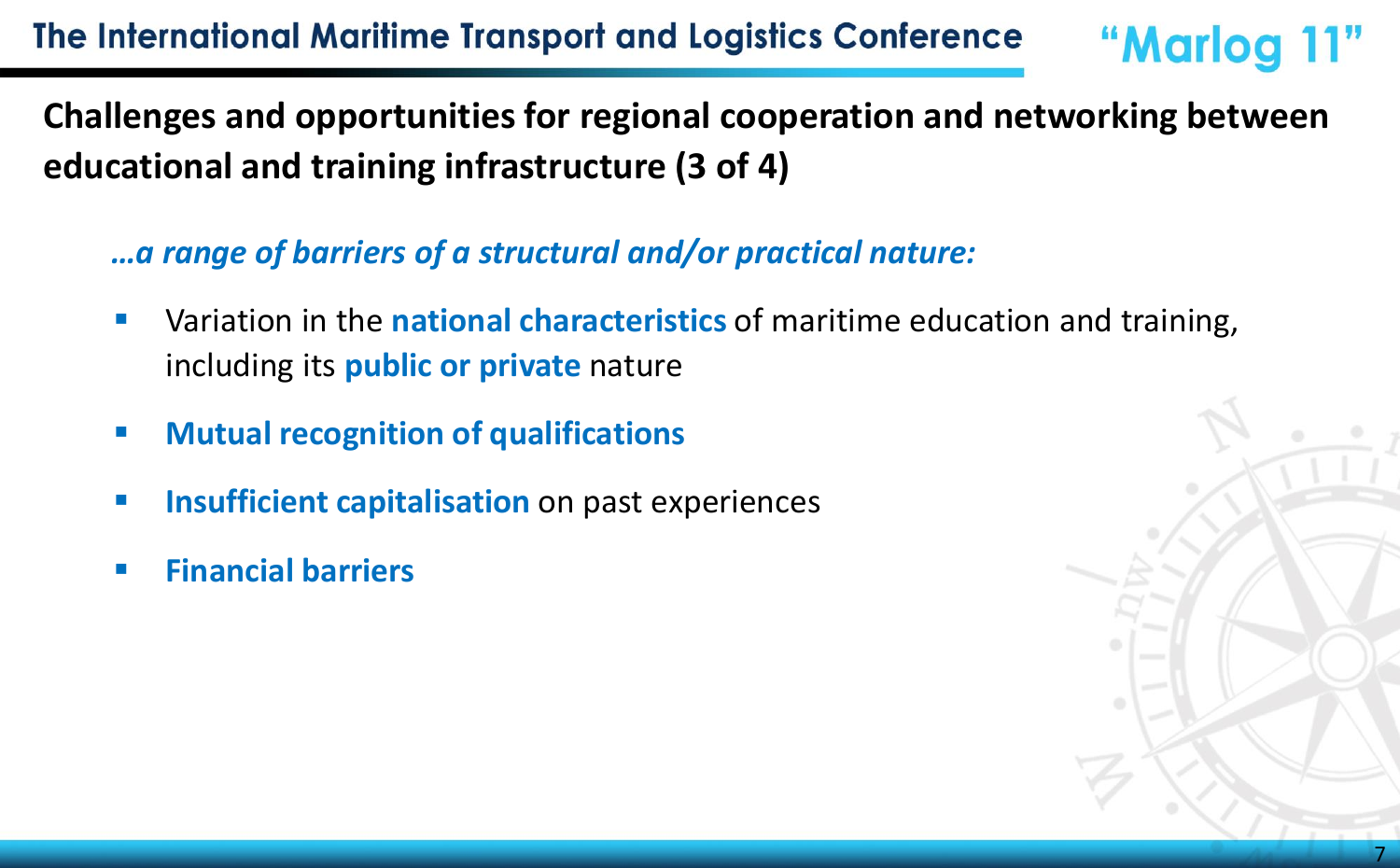## **Challenges and opportunities for regional cooperation and networking between educational and training infrastructure (4 of 4)**

#### *… and weak cooperation between North and South parts of the basin*

- **EXTE:** Linkages between educational institutions with the countries on the opposite side of the Mediterranean sea basin are **still weak** and, in many cases, non-existent.
- Obstacles in terms of **admission of students** and **visa requirements**.
- **Need for fspecific programmes** that foster mobility with third countries in education and research, as well as **common methods for the recognition of qualifications** in the maritime sector.
- **This requires full confidence in the capacities, employability and performance of** workers from across the sea basin.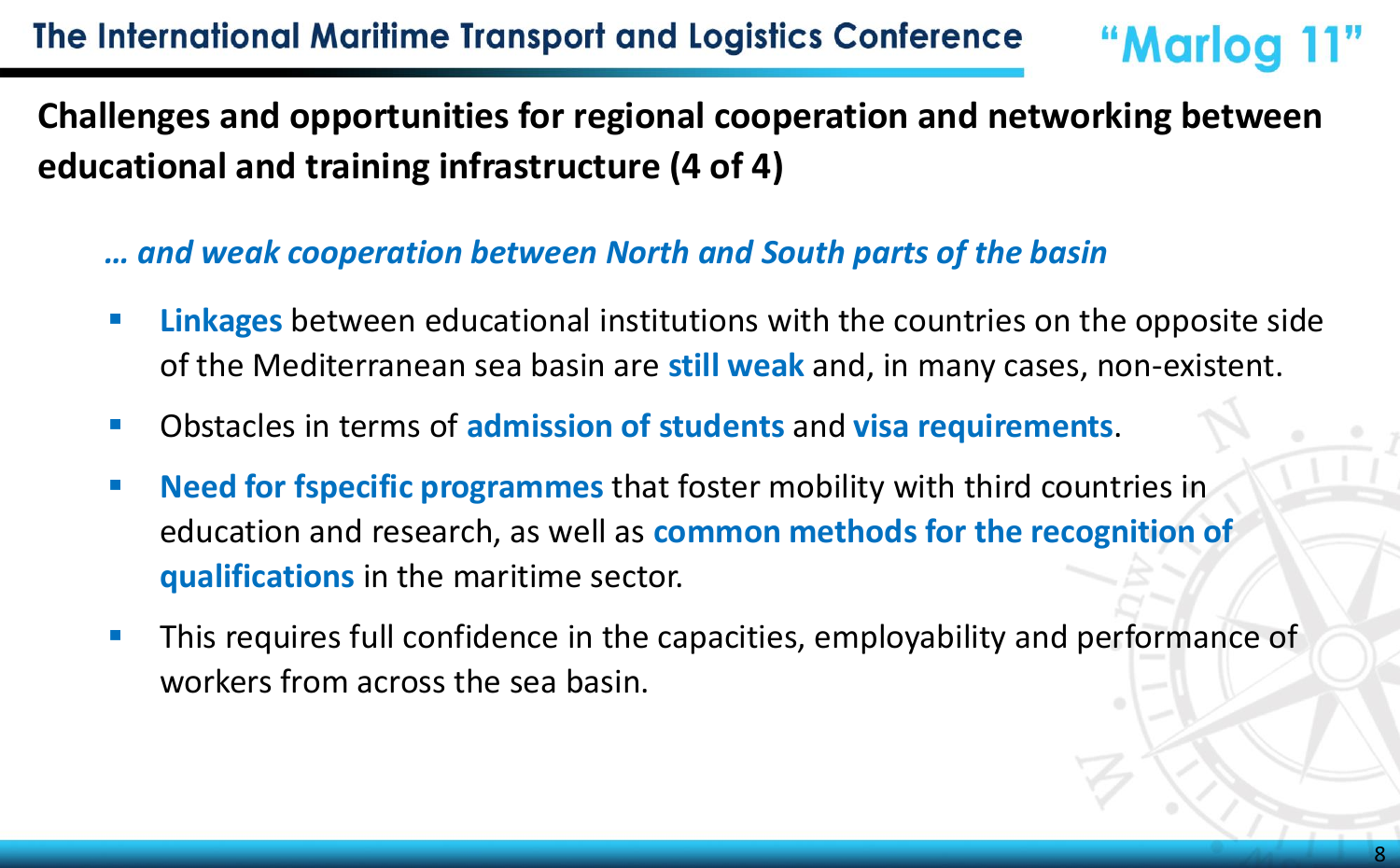### The International Maritime Transport and Logistics Conference

**3. Promising existing and emerging bottom-up initiatives (1 of 2)**

#### *Some examples of structural initiatives:*

- **Arab Academy of Science, Technology and Maritime Transport**
- **Escola Europea – Intermodal Transport**
- **Malta Marittima**
- **The Blue Career Centre for the Eastern Mediterranean**
- **A number of Mediterranean universities**
- Etc.

#### *Some examples of project-based initiatives:*

- **ENI CBC Med projects: "YEP MED", "TECH LOG".**
- **UfM–labelled projects : "**LOGISMED-TA", "TransLogMED".
- **Other:** "Cloud of Sea Careers in the Mediterranean (C3M)".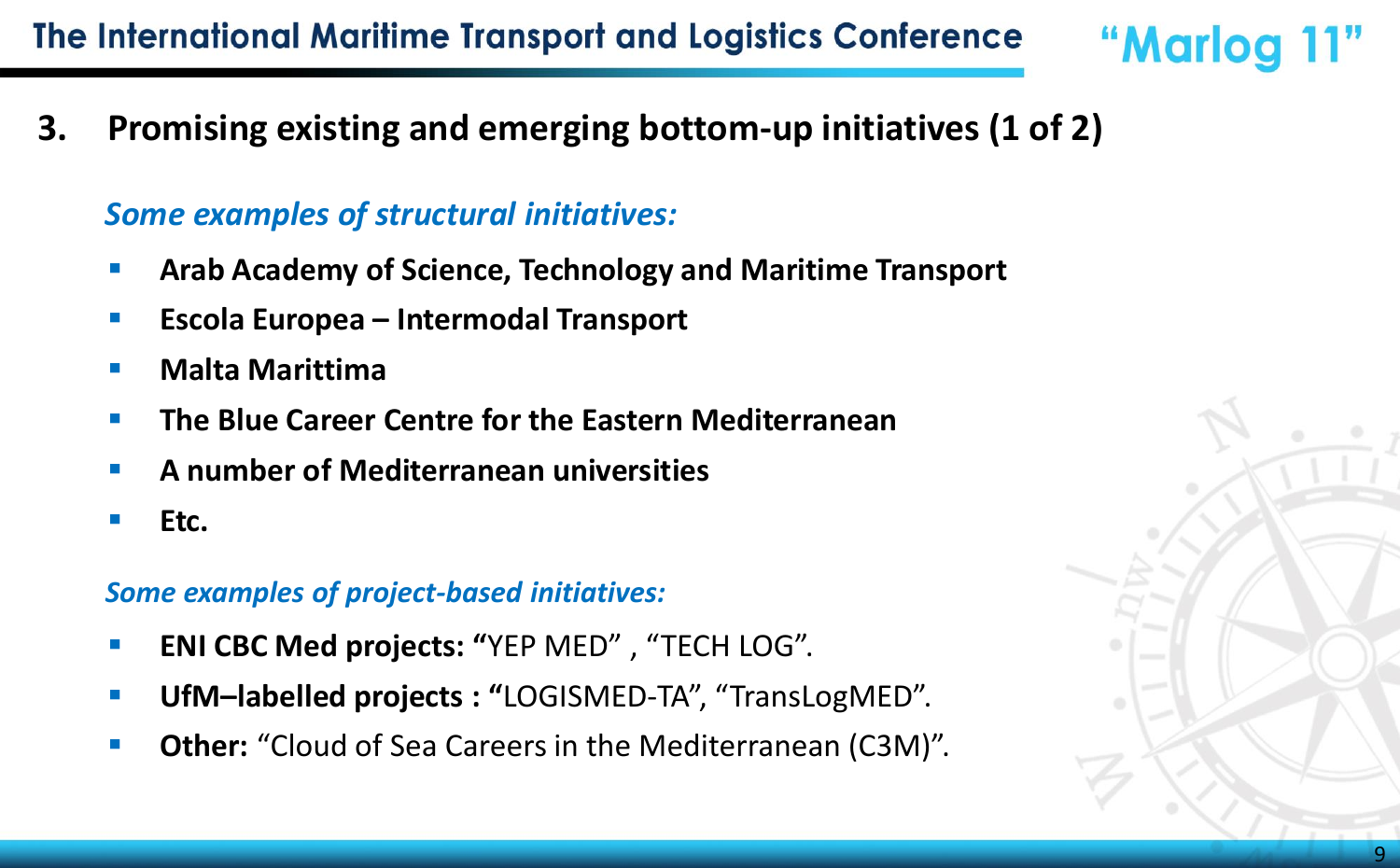- **4. A possible way forward to strengthen cooperation and networking – principles for action** 
	- **Principle 1:** A need to increase attractiveness, modernisation and innovation
	- **Principle 2:** Cooperation according to the triple helix is needed
	- **Principle 3:** Think 'global' and act 'local'
	- **Principle 4:** Capitalise on existing or past
	- **Principle 5:** Establish sustainable forms of cooperation right from the start

"Marlog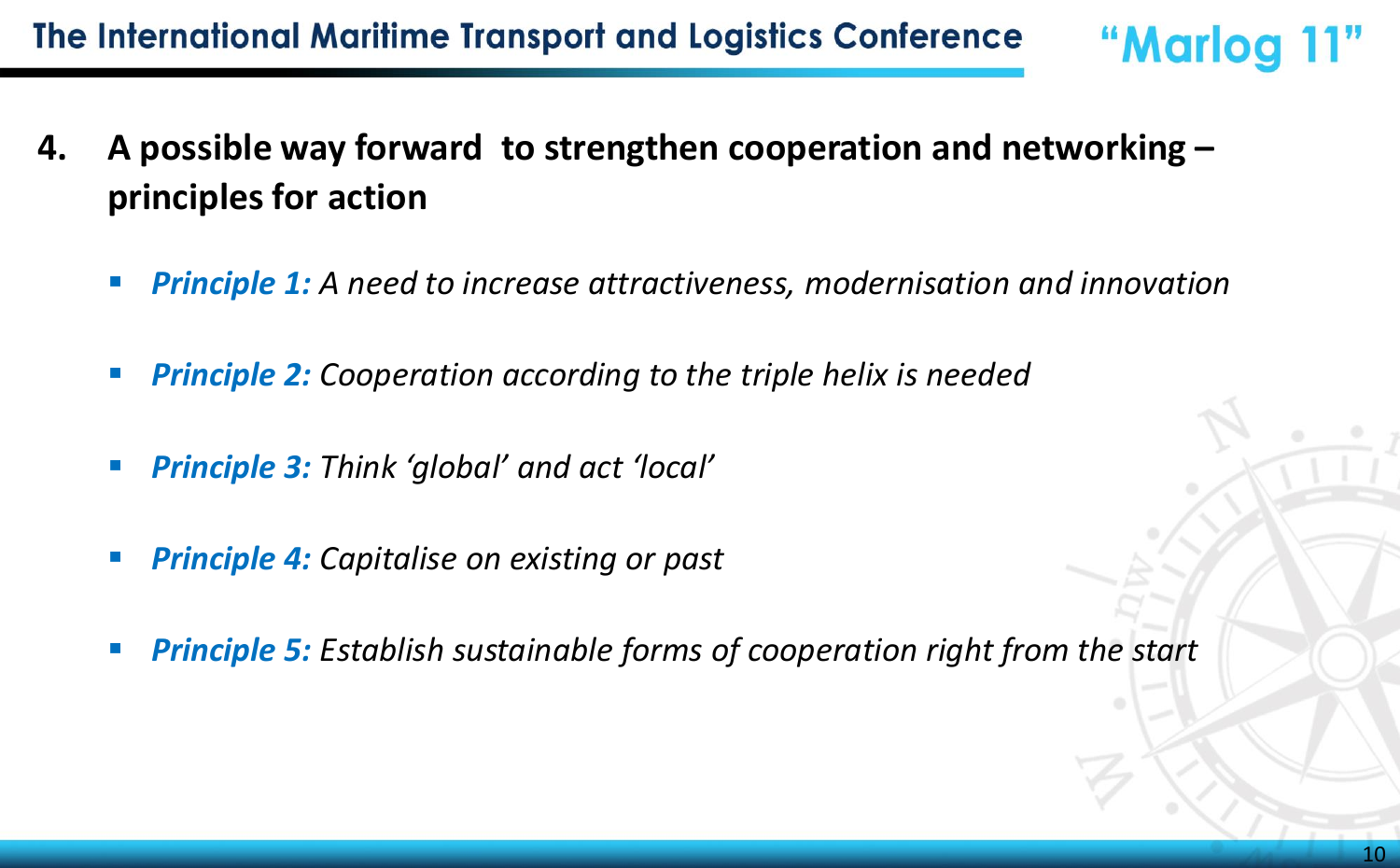- **5. Recommendations for international and national policy makers** 
	- **Recommendation 1:** Build on existing cooperation from the Mediterranean and beyond;
	- **Recommendation 2:** Promote the visibility and take-up of existing programmes, initiatives and funds;
	- **EXECOMMENDERIAT 2:** Tailor mainstream programmes, funds and initiatives to the maritime education and training needs in the Mediterranean;
	- **Recommendation 4:** Utilise the Union for the Mediterranean Framework;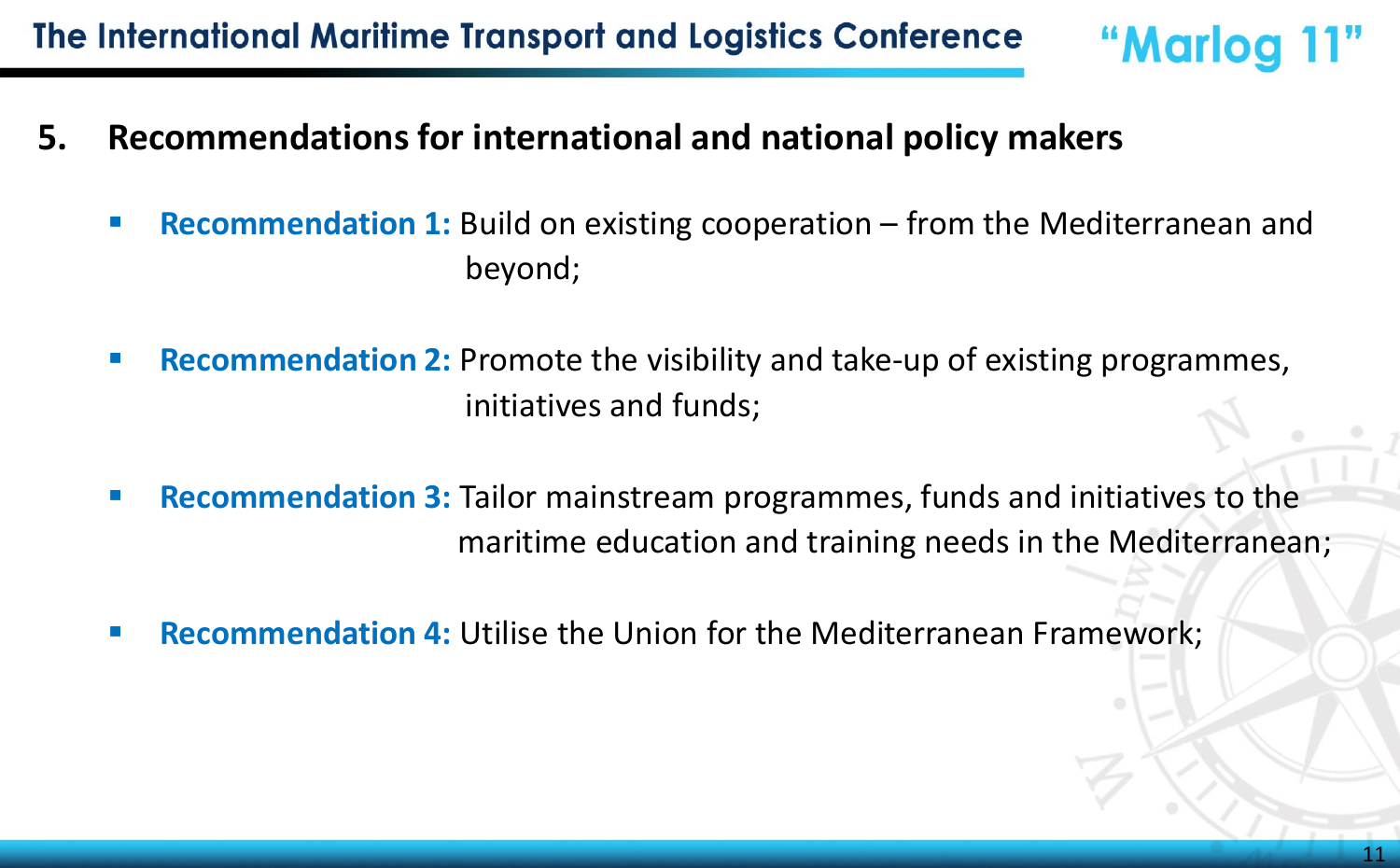### The International Maritime Transport and Logistics Conference

- **6. Recommendations for maritime education and training professionals** 
	- **Recommendation 1:** Align quality standards across the Mediterranean
	- *Recommendation 2: Target real needs*
	- *Recommendation 3: Carefully establish the right framework conditions*
	- *Recommendation 4: Pool resources*
	- *Recommendation 5: Build on experiences gained*
	- *Recommendation 6: Engage with the private sector*
	- *Recommendation 7: Develop Blue Career initiatives*
	- *Recommendation 8: Create joint programmes*
	- **Recommendation 9:** Explore E-learning opportunities



"Marlog